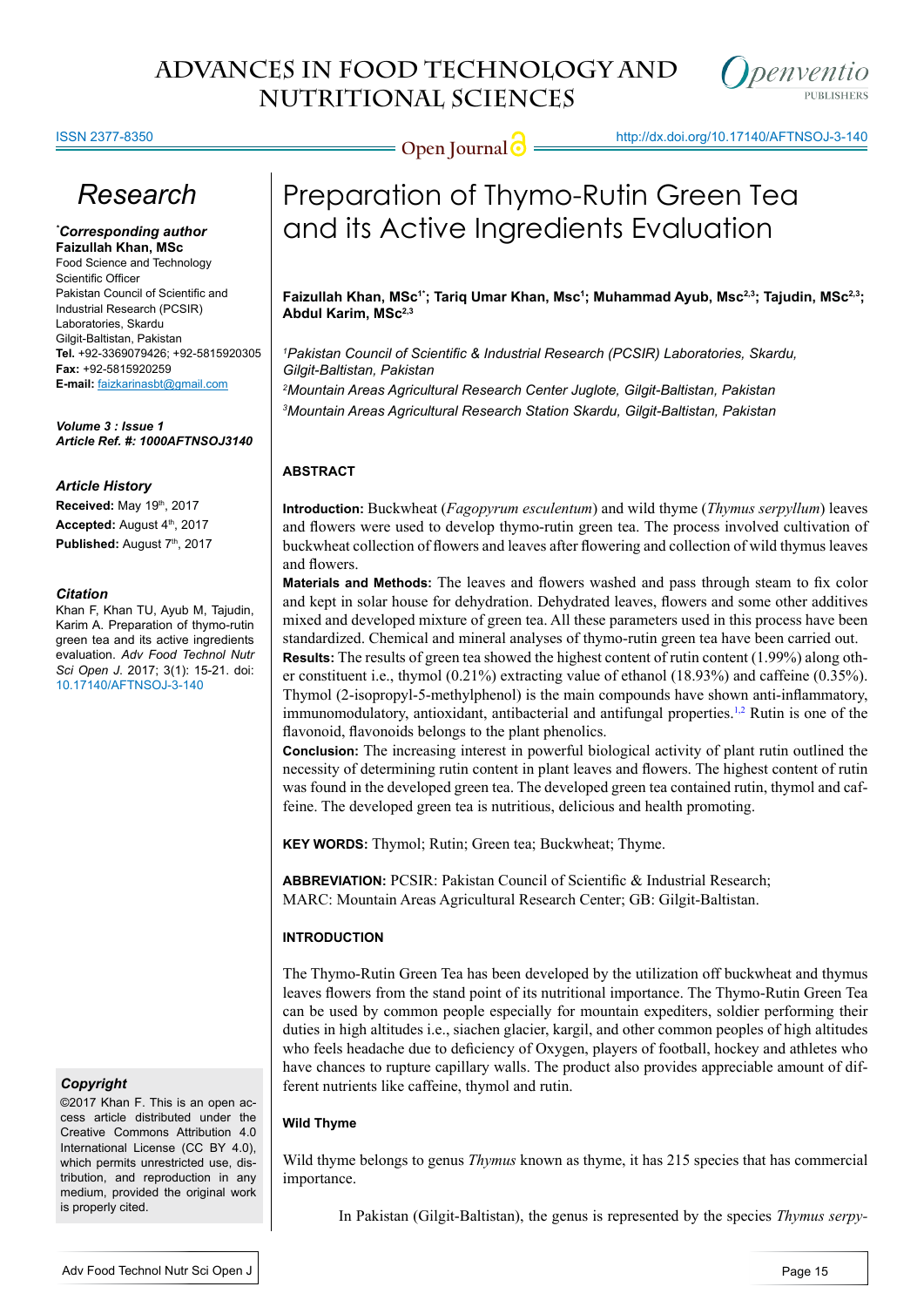**Open Journal**



#### http://dx.doi.org/10.17140/AFTNSOJ-3-140

*llum* wild thyme. Thyme is most widely used culinary herbs. The dried leaves and flowers are used for food flavoring and the source of essential oil (EO) in pharmaceutical and food industries. A number of benefits in human and animal wellbeing have been associated with the use of thyme EO by the industry.<sup>[3](#page-5-1)</sup> At this point, this plant can be considered as a potential impulse of new trends in food, pharmaceutical and cosmetic industries.[4](#page-5-2) The thyme essential oil antioxidant potential has shown the uses of this product in food industry and effectiveness of oil demands for development of dietetic supplement.<sup>5</sup> Recent studies have showed that thyme have strong antibacterial, antifungal, antivi-ral, antiparasitic and antioxidant activities.<sup>[6-10](#page-5-4)</sup>

The antiseptic, antioxidative, insecticidal, preservative, and anesthetic properties of thyme EO are owed mainly to the presence of thymol, carvacrol, geraniol and other volatile components.[11](#page-5-5) Thymol helps in blood vessel treatment and purification of blood that helps in the easy dissolution of more oxygen in blood that is an important remedy for high altitudes like siachen glacier and other hits where there problems of deficiency of oxygen cause headache and other problems.

The chemical polymorphism of thyme has been reviewed by Stahl-Biskup. The most important component found in this genus is thymol and carvacol followed by linalool, p-cymene, α-terpinene, borneol, terpinene-4-ol and 1, 8-cineole.<sup>[12](#page-5-6)</sup> In Pakistan the composition of this genus and detailed research work has not been undertaken so far.

The chemical composition of aromatic plants is significantly influenced by the plant part, season and plant ontog-eny<sup>[14-16](#page-5-7)</sup> location of growing<sup>17</sup> and drying.<sup>18,19</sup>

#### **Buckwheat**

ISSN 2377-8350

Buckwheat (*Fagopyrum esculentum*) belongs to family Polygonaceae considered as pseudo cereals and used like wheat. Buckwheat is native to temperate East Asia and was grown in China before 1000 AD; it is now adapted in many areas of the world. Although buckwheat production is concentrated in China, Japan and North America, it is also produced in Europe, India, Tibet, Tasmania, Australia, Argentina, Bhutan and numerous other countries. The name "buckwheat" comes from the Anglo-Saxon words boc (beech) and whoet (wheat) because the seed resembles a small beech nut. The presence of rutin in buckwheat plants is one of the main reasons for the production of different kinds of buckwheat foods. Buckwheat is a very short season crop so that it will bloom in cooler weather i.e. high altitude or alpine zone as crop seeds, flowers and leaves are used as health food. Buckwheat occupies 948 hectares during 2014 in Gilgit Baltistan of Pakistan. The leaves and flowers of buck wheat contain rutin content that strengthens capillary walls. Food produced from buckwheat is gluten free and good source of nutrients including protein starch and essential minerals thus buckwheat have beneficial effect on human health,<sup>20-22</sup> increasing attention to buckwheat as a functional food has been currently paid, $23,24$  there are two cultivated species common buckwheat (sweet) and tartary

Globally the major deaths caused by cardiovascular disease. Although, typically considered a disease of developed countries, its incidence is increasing in the developing world. There may be more than 20 million people will die with cardiovascular disease per year mainly due to heart attacks and strokes up to 2025, if immediate action is not taken. $25$ 

In recent times, especially in all industrially developed countries, consumers are becoming more interested in foods which offer an added value in terms of health benefits. Functional foods have disease preventing and health promoting properties along with its basic nutritional functions, these foods may be processed or fresh. The term was first used in Japan in the 1980s, where there is a government approval process for functional foods, called Foods for Specified Health Use (FOSHU).<sup>26</sup> The consumption of functional foods with an increased content of rutin may be a way of reducing the risk of cardiovascular diseases in the population.

## **Rutin**

Rutin is responsible for blood vessel elasticity, strengthening of capillary walls, circulatory disorder treatment due to its therapeutic ability. It belongs to bioflavonoids group of phenolic metabolites. It has antioxidant activity, reduce blood pressure and utilize vitamin C.<sup>27-30</sup>

Rutin abundantly found in plants, that is flavonoid glycoside, but unfortunately industrial extraction is possible from only a small number of plants<sup>31</sup> Schunck in  $19<sup>th</sup>$  century first discovered rutin content in buckwheat; he isolated only 240 gram from 30 pounds fresh buckwheat leaves. $32$ 

#### **Rutin in Buckwheat**

Approximately 50 years ago, buckwheat was cultivated as a rich source of rutin for herbal drug production in the USA. At present, buckwheat rutin is the well-known dietary source until know. Common Buckwheat (pseudocereal) (*Fagopyrum esculentum Moench*) belonging to family polgonaceae is a dicotyledonous plant (and Tartary buckwheat (*Fagopyrum tataricum Gaertn*) is the only two of the many buckwheat species known that are cultivated for human consumption. Buckwheat is a natural functional food, because it positively affects the human organism biologically (for example low glycemic index and reduced capillary fragility) without the necessity of adding any other components. Buckwheat is uniquely rich in proteins (12-15%) and essential amino acids, such as lysine (5-7%), that are deficient in major cereal crops, but also contains an abundance of lipids, fibers, minerals (zinc, manganese, selenium, iron, phosphorus, and copper), and vitamins (B1 and B2). $33-38$ 

#### **Buckwheat Usage**

The leaves and flowers are used to develop green tea due to its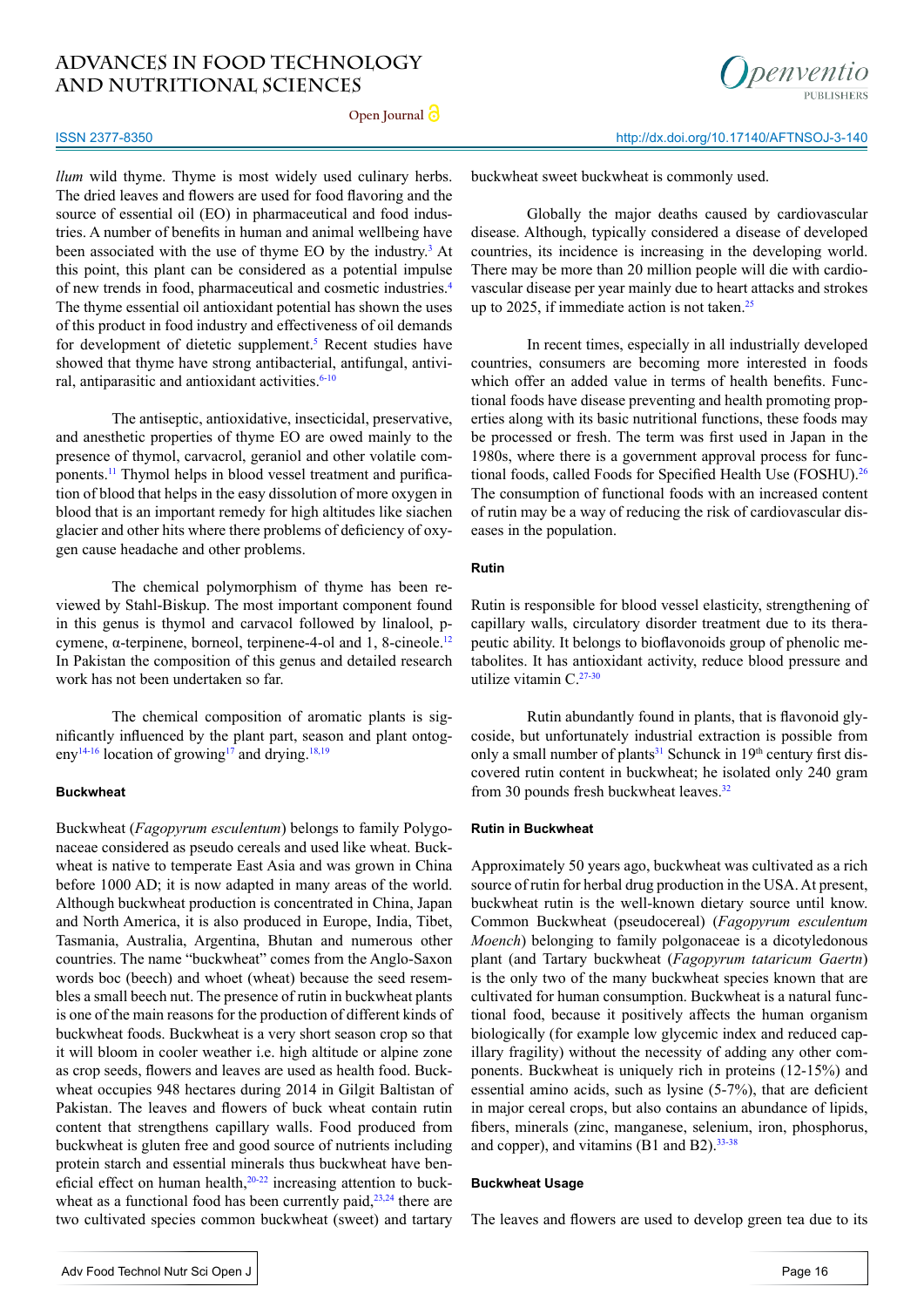**Open Journal**



#### ISSN 2377-8350

rutin content. The dehulled seed, or groat, is used in breakfast cereals and milled into grits. Buckwheat gluten free flour can be used as noodles, pancake mix, biscuits, etc. buckwheat gluten free flour also blended with wheat flour for development of bread, and other breakfast product prepration. roasted groats, may be steamed, roasted, boiled. In Eastern Europe, buckwheat flour is used in cooking similar to wheat flour. Bread, cakes and dumplings are made with the addition of wheat flour. Buckwheat gluten free flour also blended 30-40% for development of baby foods. Buckwheat flour also use in manufacturing of ice-cream, dietetic foods, canned meat products. Pasta produced from a mixture of wheat and buckwheat flour has been characterized to possess shorter cooking time. Extruded and snack products can also be developed from buckwheat flour. Extruded buckwheat products are of very high nutritional quality when compared with products extruded from wheat.<sup>39</sup> Buckwheat extruded products developed for special nutritional needs due to it specific protein character. As buckwheat does not contain gluten, it is a common supplement for patients with celiac disease. Buckwheat intolerance is rare among patients with gluten intolerance alone, but more common in those with celiac disease combined with other food allergies. Allergic reactions are caused by ingestion of allergenic buckwheat proteins.[40](#page-6-9) Other products made from buckwheat are green buckwheat tea, buckwheat beer and vinegar, spirit, buckwheat floral honey, buckwheat sprouts and fresh green plant parts used as a vegetable. Rutin content in buckwheat depends on species, harvest conditions, and the environmental conditions under which it is produced.<sup>41,42</sup>

Easily dehulled and large size of seeds and sweet taste of common buckwheat increased its consumption.

Rutin and other components are higher in Tartary buckwheat as compared to common or sweet buckwheat so the demand of Tartary buckwheat use is also increased in food companies. Consumption of tartary buckwheat is very less because the dehulling of tartary buckwheat is very difficult due to firm adherences of testa, seed small in size and bitter taste.

Different parts of buckwheat has different amount of rutin content i.e. flour, leaves, flower and stem.

The highest content of rutin can be found in buckwheat leaves, but buckwheat tops are much easier to use as a source of Rutin, considering the costs connected with the harvesting technology. Rutin content is higher in dry leaves, flowers as compared to flour and stem.

#### **MATERIALS AND METHODS**

The process of preparation for thymo-rutin green tea involves collection of leaves and flowers, washing, cleaning, steaming, dehydration, addition of additives, cutting and packaging.

#### **Green Tea Preparation Method**

Leaves and flowers of buckwheat (*Fagopyrum esculentum*) and wild thyme (*Thymus serpyllum*) were collected for the development of thymo-rutin green tea. The thyme leaves collected from devosi plane (dehydrated thyme leaves and flowers also available in Skardu market) and buckwheat cultivated in Pakistan Council of Scientific and Industrial Research (PCSIR) orchard the leaves and flowers were collected after flowering before seed formation. The harvested leaves and flowers washed to remove dust and cleaned for removal of weeds and other particles. The cleaned, washed leaves and flowers passed through steam to fix green colour and sterilization. The cleaned and washed leaves, flowers of buckwheat and wild thyme dehydrated in solar dehydrator. The dehydrated leaves and flowers chopped with chopper up to desired size. Wild thyme removed the pungent smell of buckwheat leaves and flowers. The developed thymo-rutin green tea packed in polyethylene zip bags and packets (Figures 1 and 2).

#### **Sensory/Organoleptic Evaluation of Thymo-Rutin Green Tea**

The organoleptic/sensory evaluation for taste, color, flavour, mouth feel and overall acceptability conducted using nine point hedonic scale in accordance with the method described by Larmond.[43](#page-6-11) The panel members were selected on the basis of their ability to discriminate and scale abroad range of different attributes of Green tea. An orientation program was organized for the panel members to brief them the objective of the study. The

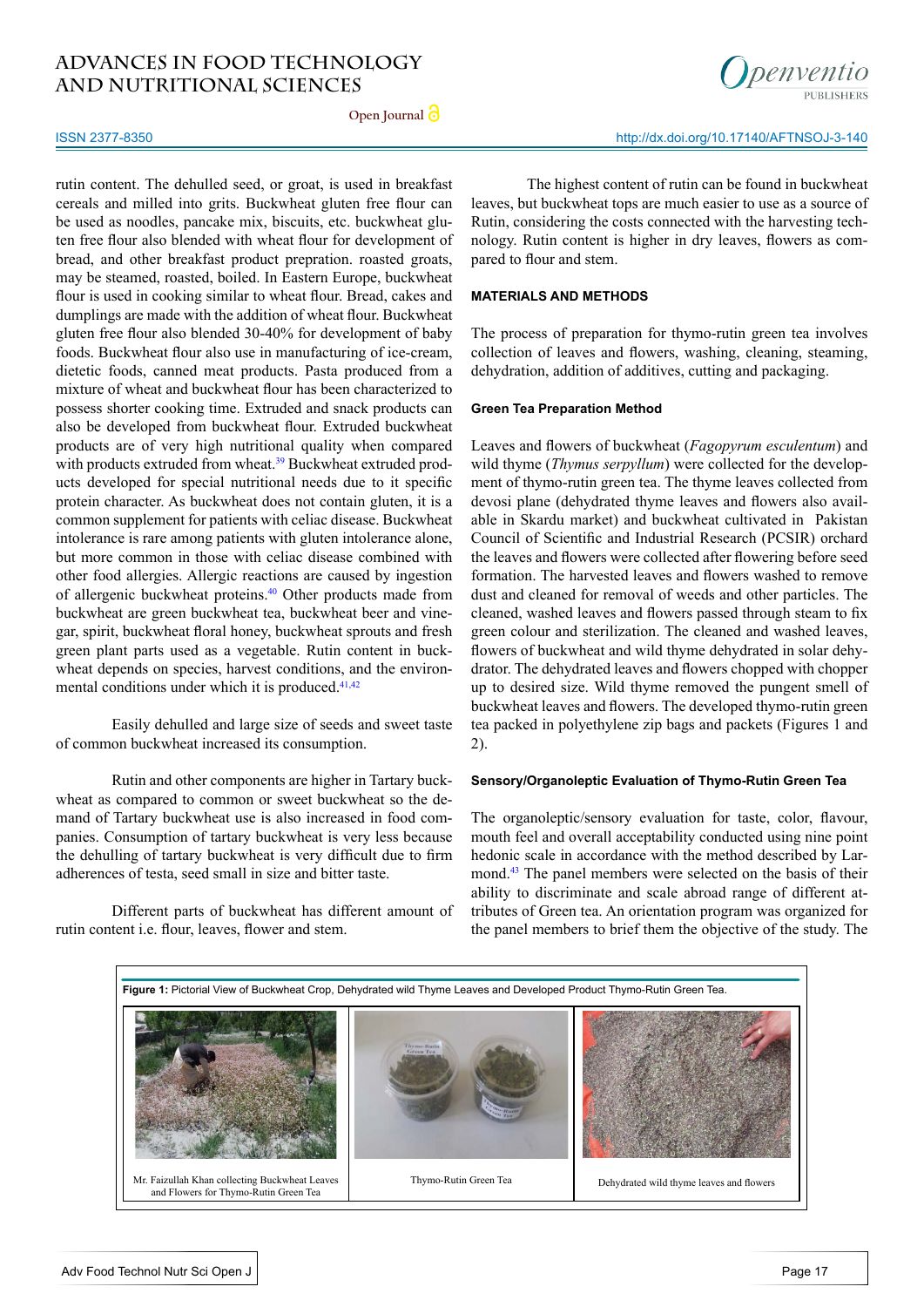

http://dx.doi.org/10.17140/AFTNSOJ-3-140

**Open Journal**

### ISSN 2377-8350



sample was served members of organoleptic/sensory analysis. The members were advised to record their observation as per questionnaires. Larmond nine point hedonic scale used to develop Performa i.e. 1=Disliked extremely; 2=Disliked very much; 3=Disliked moderately; 4=Disliked slightly; 5=Neither liked nor disliked; 6=Liked slightly; 7=Liked moderately; 8=Liked very much; 9=Liked extremely; The members of sensory evaluation expectorated the samples and rinsed mouth using distilled water between samples. The experiment was repeated twice and the values are presented as means.

## **Chemical Analysis**

The thymo-rutin green tea (final product) prepared were chemically analyzed for their moisture, total ash, Extracting value (ethanol), rutin, caffeine and thymol by standard method (AOAC- 2000) respectively. Moisture was determined by oven drying at 105 ºC, up to constant weight.

**Rutin:** The analysis of rutin content in dry leaves and flowers were performed according to the Association of Official Agri-cultural Chemists (AOAC) official method.<sup>[44](#page-6-12)</sup> This method has been modified using high-performance liquid chromatography (HPLC) 80% methanol. 0.5 g of the sample is dissolved into 50 ml HPLC 80% methanol. Then 2 ml of the extract thus obtained is transferred into 50 ml volumetric flask. Two ml dabble distilled water and 5 ml ammonium molybdate are added. Then the mixture is diluted to 50 ml. The standard solution is prepared through dissolving of 0.02 g rutin in 50 ml HPLC 80% methanol. Then 1 ml of this solution is used. The absorbance of the sample against dabble distilled water as a blank sample was determined at 360 nm with an ultraviolet and visible (UV-Vis)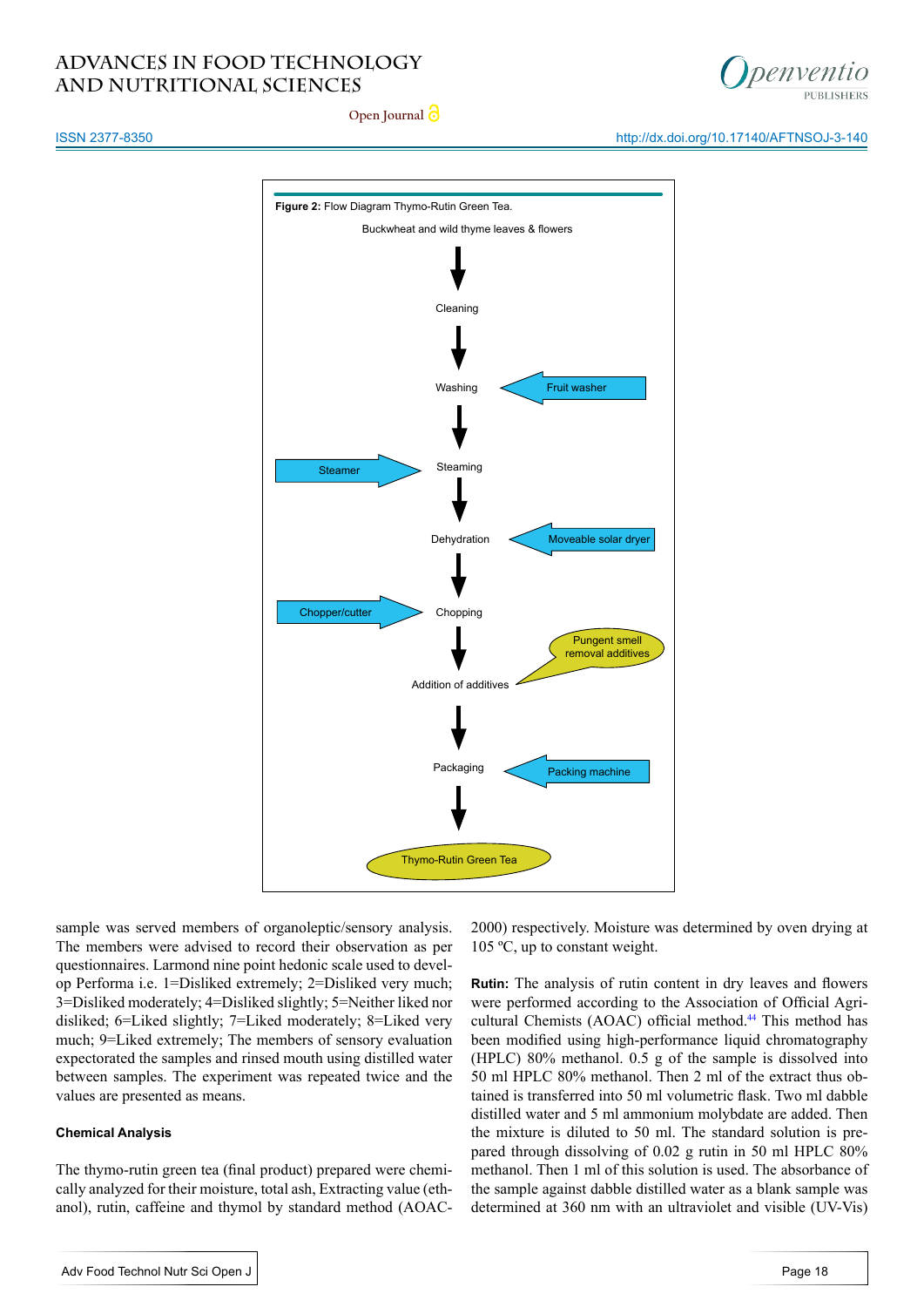**Open Journal**

#### ISSN 2377-8350

Spectrophotometer. Samples were analyzed in duplicate. Thymol extraction was carried out in a solvent extraction unit and determination of thymol was conducted by gas chromatograph (GC) mass spectrometer. Ash count was determined in a muffle furnace at 550 ºC for 6 hours. For all these determinations dry green tea samples used in duplicate in accordance with standard procedures[.45](#page-6-13)

## **RESULTS AND DISCUSSION**

For the development of thymo-rutin green tea an optimal recipe was explored and required ingredients was considered carefully. Some food grade additives were selected for the study. The ingredients were selected after conducting exploratory and subsidiary trails. Physical trails were employed during above trails using a 9-point hedonic scale.

The sensory evaluation of the product was carried out to check its color, taste, flavour, mouth feel and overall acceptability as shown in Table 1. On the basis of sensory evaluation of the developed product the thymo-rutin green tea was found acceptable. The organoleptic result of the product shows that the mix product of thyme and buckwheat gives better results in term of taste, colour, flavour, mouth feel and over all acceptability. The final product was further analyzed for rutin, thymol, and caffeine contents to check its suitability for nutritional purpose.

Table 2 depicts the ratio tried for acceptable buckwheat leaves, flowers and thyme leaves, flowers. Optimum ratio was found to be 4:1 of buckwheat and thyme. The leaves and flowers after cleaning and washing passed through steam and dehydrated in solar dryer and immediately packed in polyethylene bags for maximum availability of thymol and rutin.

Table 3 depicts the nutritional composition of the developed green tea. The moisture, ash, caffeine, ethanol, rutin and thymol contents observed were moisture 5.01%, total ash 11.91%, caffeine 0.35%, ethanol 18.93%, rutin content 1.99% and thymol content was observed 0.21%. The data showed that the developed product is a good source of thymol, rutin and caffeine. Thymol (2-isopropyl-5-methylphenol) is the main compounds have shown anti-inflammatory, immunomodulatory, antioxidant, antibacterial and antifungal properties.<sup>43,44</sup> Rutin is one of the flavonoid, flavonoids belongs to the plant phenolics.

The importance of rutin content due to its strong biological activity attracts researchers for its evaluation in different parts of buckwheat i.e., leaves flowers and flour, etc. The highest content of rutin was found in the developed green tea. The developed product is a mixed product of wild thyme leaves and buckwheat leaves and flowers.

Nutritional data of product also shows that it is an im-

| Table 1: Sensory/Organoleptic Evaluation of Thymo-Rutin Green Tea. |                |                |                |  |  |
|--------------------------------------------------------------------|----------------|----------------|----------------|--|--|
| <b>Parameter</b>                                                   | Panel member 1 | Panel member 2 | Panel member 3 |  |  |
| Color                                                              | 8              | 8.4            | 8.5            |  |  |
| Taste                                                              | 9              | 8              | 8.5            |  |  |
| Flavour                                                            | 8              | 8.5            | 8.7            |  |  |
| Mouth feel                                                         | 8.3            | 8.8            | 8              |  |  |
| Overall acceptability                                              | 8              | 8.5            | 8.6            |  |  |

| <b>Table 2:</b> Ratios of ingredients Tried for Acceptable Green Tea Production. |            |                     |                         |                |             |   |   |               |
|----------------------------------------------------------------------------------|------------|---------------------|-------------------------|----------------|-------------|---|---|---------------|
| Ingredients                                                                      | Level used |                     |                         |                |             |   |   |               |
|                                                                                  |            | $\mathcal{P}$       | $\overline{\mathbf{3}}$ | $\overline{4}$ | 5           | 6 |   | Optimum level |
| <b>Buckwheat</b>                                                                 |            | $1 \quad 2 \quad 3$ |                         | 4              | $5^{\circ}$ | 4 | 3 |               |
| Thyme                                                                            |            | 3                   | 3                       | 3              | $\Omega$    |   |   |               |
|                                                                                  |            |                     |                         |                |             |   |   |               |

| S. No          | <b>Parameters</b>          | Thymo-Rutin Green Tea % |
|----------------|----------------------------|-------------------------|
|                | Moisture                   | $5.01 \pm 0.26$         |
| $\overline{2}$ | Ash                        | $11.91 \pm 0.09$        |
| 3              | Caffeine                   | $0.35 \pm 0.09$         |
| 4              | Extractive value (ethanol) | 18.93±0.17              |
| 5              | Rutin                      | $1.99 + 0.07$           |
| 6              | Thymol                     | $0.21 \pm 0.02$         |



http://dx.doi.org/10.17140/AFTNSOJ-3-140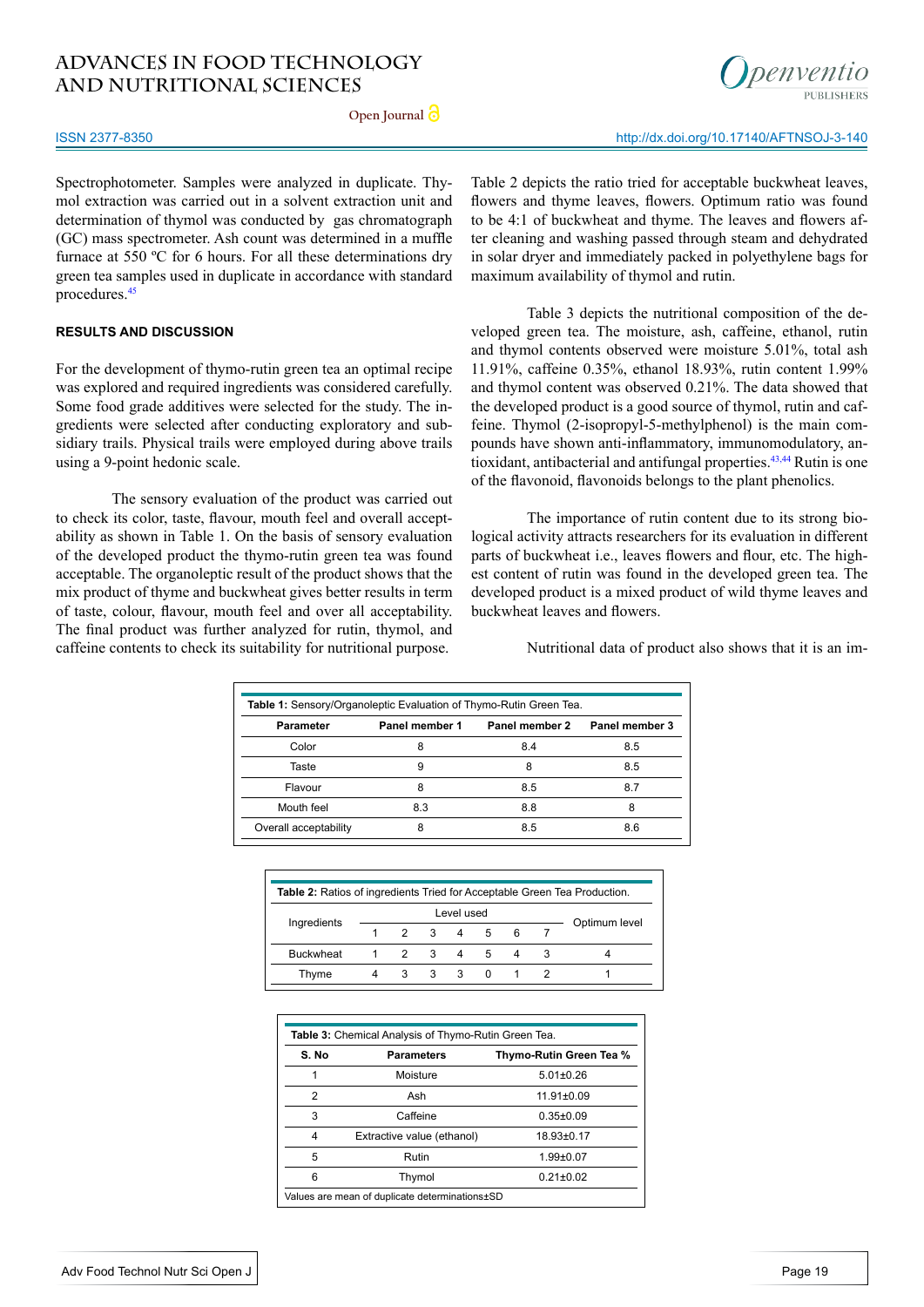**Open Journal**



ISSN 2377-8350

portant therapeutic product that contains ethanol and caffeine active ingredient with rutin and thymol that is helpful for reduction of cardiovascular disease, blood vessel elasticity, treatment of circulatory disorders, blood vessel treatment, purification of blood, increase oxygen dissolubility, atherosclerosis, reduction of blood pressure, stimulates of Vitamin C utilization and antioxidant activity.

### **CONCLUSION**

It is concluded from the study that the developed product green tea is acceptable in buckwheat and thyme leaves and flowers combination. The develop product is a good source of rutin, thymol and caffeine which are beneficial to health and wellbeing of all individuals. The rutin and thymol makes the green tea an essential nutritional supplement especially for athletes, soldiers, mountain climbers and common peoples of above 8000 feet altitude. Rutin strengthen capillary walls, increase elasticity of veins, and thymol blood vessel treatment and increase dissolubility of more oxygen  $(O_2)$ . The product green tea can be used by all age group.

#### **CONFLICTS OF INTEREST**

The authors have not declared any conflicts of interest.

#### **REFERENCES**

<span id="page-5-0"></span>1. Braga PC, Dal Sasso M, Culici M, Bianchi T, Bordoni L, Marabini L. Anti-inflammatory activity of thymol: Inhibitory effect on the release of human neutrophil elastase. *Pharmacology.* 2006; 77(3): 130-136. doi: [10.1159/000093790](https://doi.org/10.1159/000093790)

2. Tian H, Lai DM. Analysis on the volatile oil in origanum vulgare [In Chinese]. *Zhong Yao Cai*. 2006; 29(9): 920-921.

<span id="page-5-1"></span>3. Youdim KA, Deans SG, Finlayson HJ. The antioxidant properties of thyme (*Thymus zygis L*.) essential oil: An inhibitor of lipid peroxidation and a free radical scavenger. *Journal of Essential Oil Research*. 2002; 14(3): 210-215. doi: [10.1080/10412905.2002.9699825](http://dx.doi.org/10.1080/10412905.2002.9699825)

<span id="page-5-2"></span>4. Echeverrigaray G, Agostini G, Tai-Serfeni L, Paroul N, Pauletti GF, Atti dos Santos AC. Correlation between the chemical and genetic relation-ships among commercial thyme cultivars. *J Agric Food Chem*. 2001; 49(9): 4220 4223. doi: [10.1021/](http://pubs.acs.org/doi/abs/10.1021/jf010289j) [jf010289j](http://pubs.acs.org/doi/abs/10.1021/jf010289j)

<span id="page-5-3"></span>5. Youdim KA, Deans SG. Beneficial effects of thyme oil on age-related changes in the phospholipids C20 and C22 polyunsaturated fatty acid com-position of various rat tissues. *Biochimica et Biophysica Acta*. 1999; 1438(1): 140-146.

<span id="page-5-4"></span>6. Dababneh BF. Antimicrobial activity and genetic diversity of Thymus species on pathogenic microorganisms. *Journal of Food Agriculture and Environment*. 2007; 5(3&4): 158-162.

7. Davidson PM, Naidu AS. Phyto-phenols. In: Naidu AS, ed. *Natural Food Antimicrobial Systems*. Boca Raton, FL, USA: CRC Press; 2000: 265-294.

8. Parajuli RR, Tiwari RD, Chaudhary RP, Gupta VN. Fungitixicity of the essential oils of some aromatic plants of Manang against Alternaria bras-sicicola. *Scientific World*. 2005; 3(3): 39- 43.

9. Stahl-Biskup E. The chemical composition of Thymus oils: A review of the literature 1960-1989. *Journal of Essential Oil Research*. 1991; 3(2): 61-82. doi: [10.1080/10412905.1991.9697915](http://dx.doi.org/10.1080/10412905.1991.9697915)

10. Stahl-Biskup E. Essential oil chemistry of the genus Thymus – a global view. In: Stahl-Biskup E, Saez F, eds. *Thyme: The Genus Thymus*. London, UK: Taylor and Francis; 2002: 75-124.

<span id="page-5-5"></span>11. Van-Den Broucke CO, Lemli JA. Pharmacological and chemical investigation of thyme liquid extracts. *Planta Med*. 1981; 41(2): 129-135. doi: [10.1055/s-2007-971689](https://www.thieme-connect.com/DOI/DOI%3F10.1055/s-2007-971689)

<span id="page-5-6"></span>12. Sfaei-Ghomi J, Meshkatalsadat MH, Shamai S, Hasheminejad M, Hassani A. Chemical characterization of bioactive volatile molecules of four Thymus species using nanoscale injection method. *Dig J Nanomater Biostruct*. 2009; 4(4): 835-841.

13. Wang H, Liu Y. Chemical composition and antibacterial activity of essential oils from different parts of Litsea cubeba. *Chemistry and Biodiversity*. 2010; 7(1): 229-235

<span id="page-5-7"></span>14. Hudaib M, Speroni E, Di Pietra AM, Cavrini V. GC/MS evaluation of thyme (*Thymus vulgaris L*.) oil composition and variations during the vege-tative cycle. *J Pharm Biomed Anal*. 2002; 29(4): 691-700. doi: [10.1016/S0731-7085\(02\)00119-X](https://doi.org/10.1016/S0731-7085%2802%2900119-X)

15. Jordan MJ, Martínez RM, Goodner KL, Baldwin EA, Sotomayor JA. Seasonal variation of *Thymus hyemalis* Lange and Spanish *Thymus vulgaris L*. essential oils composition. *Ind Crops Prod*. 2006; 24(3): 253-263. doi: [10.1016/j.indcrop.2006.06.011](https://doi.org/10.1016/j.indcrop.2006.06.011)

16. Ebrahimi SN, Hadian J, Mirjalili MH, Sonboli A, Yousefzadi M. Essential oil composition and antibacterial activity of Thymus caramanicus at different phenological stages. *Food Chem*. 110(4): 927-931. doi: [10.1016/j.foodchem.2008.02.083](https://doi.org/10.1016/j.foodchem.2008.02.083)

<span id="page-5-8"></span>17. Cabo J, Crespo ME, Jiménez J, Navarro C. A study of the essences from Thymus hyemalis collected in three different localities. *Fitoterapia*. 1986; 57: 117-119.

<span id="page-5-9"></span>18. Venskutonis PR. Effect of drying on the volatile constituents of thyme (*Thymus vulgaris L*.) and sage (*Salvia officinalis L*.). *Food Chem*. 1997; 59(2): 219-227. doi: [10.1016/S0308-](https://doi.org/10.1016/S0308-8146%2896%2900242-7) [8146\(96\)00242-7](https://doi.org/10.1016/S0308-8146%2896%2900242-7)

19. Verma RS, Rahman L, Chanotiya CS, et al. Chemi-